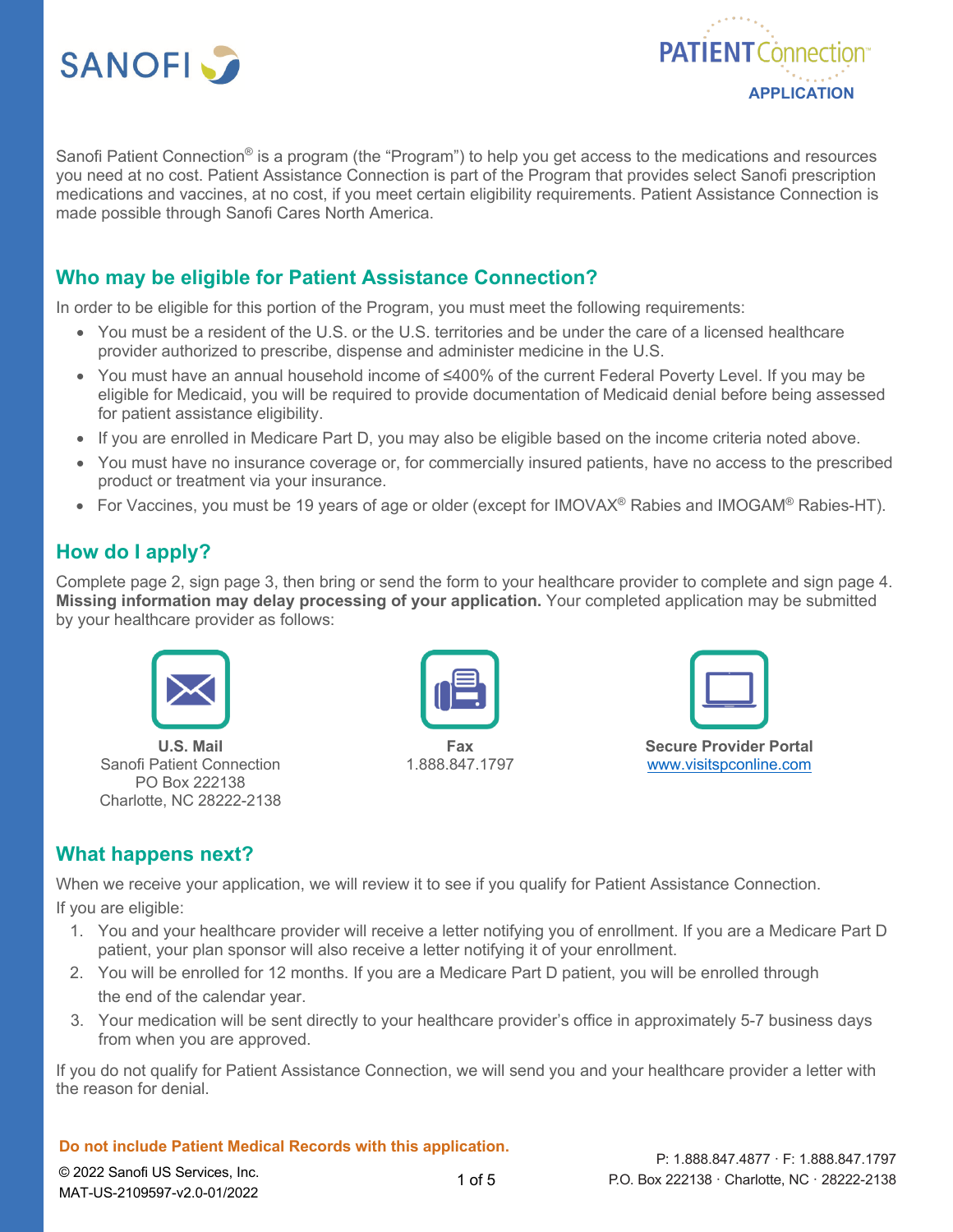



## **1. PATIENT INFORMATION**

| <b>First Name</b>                                                                                                                                                                | Gender<br>MI F | Phone                          |              |
|----------------------------------------------------------------------------------------------------------------------------------------------------------------------------------|----------------|--------------------------------|--------------|
| MI                                                                                                                                                                               | DOB            | Email Address                  |              |
| Last Name                                                                                                                                                                        | <b>SSN</b>     | Primary Language               |              |
| Address                                                                                                                                                                          |                |                                |              |
| City                                                                                                                                                                             | <b>State</b>   | Zip Code                       |              |
| $123455$ Other:<br>Household Size                                                                                                                                                |                | Annual Household<br>Income     |              |
| I permit Sanofi Patient Connection to speak with the following person and/or organization about the information on this application and the status<br>of my application request. |                |                                |              |
| <b>Patient Representative/Organization Name</b>                                                                                                                                  |                | <b>Relationship to Patient</b> | <b>Phone</b> |
|                                                                                                                                                                                  |                |                                |              |

## **2. PATIENT INSURANCE INFORMATION**

| $\Box$ Yes $\Box$ lo<br>Insurance? | If yes, is it Medicare Part D? | $Yes$ $\Box$        |         |
|------------------------------------|--------------------------------|---------------------|---------|
| Primary Insurance                  |                                | Secondary Insurance |         |
| Policy #                           | Group #                        | Policy #            | Group # |
| Policyholder Name                  |                                | Policyholder Name   |         |
| <b>DOB</b>                         |                                | <b>DOB</b>          |         |
| Insurance Phone                    |                                | Insurance Phone     |         |

| <b>3. RESOURCE CONNECTION</b>                                                                                                                                                                                                                   |                                                                                 |
|-------------------------------------------------------------------------------------------------------------------------------------------------------------------------------------------------------------------------------------------------|---------------------------------------------------------------------------------|
| Do you want the Program to help identify resources provided by other<br>organizations?<br>Please note: You will receive a separate call from a Program associate with<br>contact information for helpful resources checked on your application. | Yes (PATIENT SIGNATURE FOR AUTHORIZATION<br>IN SECTION 4 REQUIRED)<br><b>No</b> |
| If yes, please mark which resources you may be interested in if available:                                                                                                                                                                      |                                                                                 |
| Clinical Support Services <b>Transportation Information</b><br><b>Health Supplies</b>                                                                                                                                                           | Nutritional Supplements (groceries, food banks, etc.)                           |
| Home Care Services (shelter, utilities, etc.)<br>Other (Please Elaborate):                                                                                                                                                                      |                                                                                 |

**Do not include Patient Medical Records with this application.**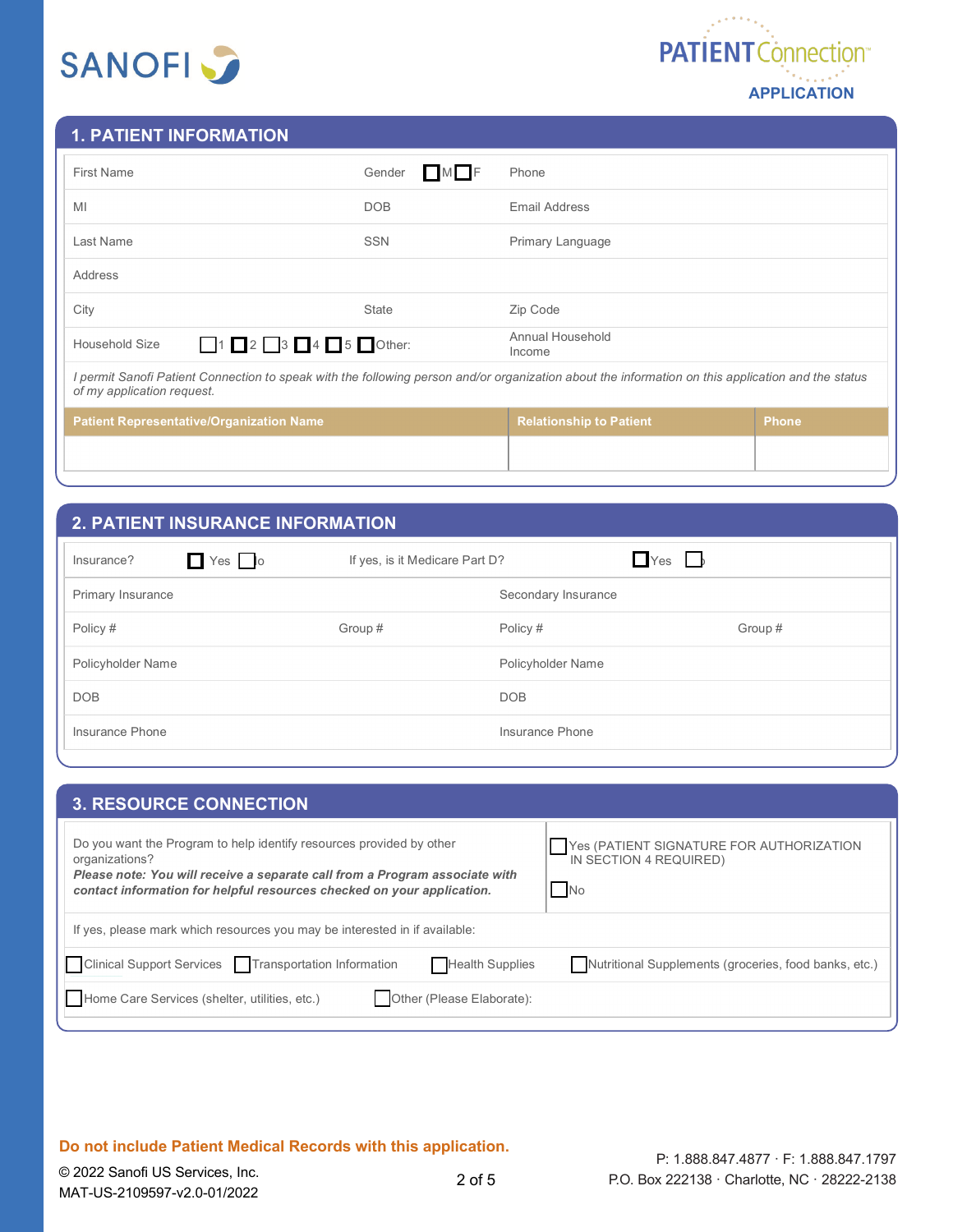

## **4. PATIENT AUTHORIZATION (REQUIRED)**

#### *Please read the following carefully, then date and sign where indicated below.*

**Income Verification:** Sanofi Patient Connection and its authorized third party agents will use my date of birth or social security number and/or additional demographic information as needed to access my credit information and information derived from public and other sources to estimate my income in conjunction with the eligibility determination process. As a soft credit inquiry, this option will not impact my credit score. Sanofi Patient Connection and its authorized third party agents reserve the right to ask for additional documents and information at any time.

I state that the information and documents provided in connection with this application are complete and accurate. I agree to immediately inform a Program representative and my Doctor/ Healthcare Provider if my income or insurance status changes during the course of my participation in this Program.

**HIPAA Consent:** I authorize my healthcare providers and staff; my health insurer, health plan or programs that provide me health benefits (together, "Health Insurers") to disclose to, Sanofi US, its affiliated companies (i.e. Sanofi Pasteur U.S. and Genzyme, a Sanofi Company), Sanofi Cares North America, and authorized third party agents involved in administration of this Program, (collectively "Program Sponsor"), health information about me, including information related to my medical condition, treatment, health insurance coverage, claims, prescriptions and referral to and enrollment in this Program for purposes of determining my participation in, and administering, the Program, which may include contacting me as well as my Doctor/Healthcare Provider, office/hospital staff, insurer (public/private) or others. I understand a representative from Sanofi may contact me for follow-up on any adverse event I may report regarding a Sanofi product. I authorize and consent to release of identifiable information about me including medical, financial and insurance records and information as required for participation in the Program. I understand that identifiable information about me will be kept confidential and will not be further used or disclosed except to administer the Program, or as required by law. I understand that information I authorize to be disclosed may be re-disclosed and is no longer protected by Federal privacy regulations. I agree that this authorization is voluntary and that I may refuse to sign this authorization. Refusal to sign will not affect my ability to obtain treatment but I will not be able to participate in this Program. Unless revoked, this authorization shall remain in effect throughout my participation in the Program, including subsequent reapplication as required. I may withdraw this authorization at any time by written notification to my Doctor/Healthcare Provider; however, withdrawal of authorization will terminate my participation in this Program and will not affect information already disclosed under this Authorization.

I understand that it is my responsibility to follow-up with my prescriber or the Program to make sure that my re-orders, as appropriate, are requested in a timely manner by my Provider so I do not run out of medication. I understand that Sanofi US and Sanofi Cares North America reserve the right at any time and without notice to modify or change eligibility criteria or discontinue this Program.

**Patient Authorization (REQUIRED)** By signing below, I acknowledge that I have read and agree to the Patient Authorization to Use and Disclose Health Information above.

**Patient/Representative Signature (REQUIRED)**

**Printed Name Date Date Date Date Date Date** 

#### **5. PATIENT CONSENT**

*Please read the following carefully, then date and sign where indicated below.*

I authorize the Program to contact me by mail, telephone, or e-mail, with information about the Program, disease state and products, promotions, services, and research studies, and to ask my opinion about such information and topics, including market research and disease-related surveys. I further authorize the Program to de-identify my health information and use it in performing research, including linkage with other de-identified information the Program receives from other sources, education, business analytics, marketing studies, or for other commercial purposes. I understand that entities operating or administering parts of the Program may share identifiable health information with one another in order to de-identify it for these purposes and as needed to perform the Services or to send the communications listed above (the "Communications"). I understand and agree that the Program may use my health information for these purposes and may share my health information with my doctors, specialty pharmacies, and insurers. I understand that I may be contacted by the Program in the event that I report an adverse event associated with a Sanofi product.

I understand that I do not have to opt in to receive the Communications, and that I can still receive patient assistance through the Program, as prescribed by my physician. I may opt out of receiving Communications offered by the Program, at any time by notifying a Program representative by telephone at 1-800- 633-1610 or by mailing a letter to Sanofi US Customer Services, P.O. Box 5925 Mailstop 55A-220A5, Bridgewater, NJ 08807-5925. I also understand that the Services may be revised, changed, or terminated at any time.

| Patient Consent <b>D</b>                | By signing below, I acknowledge that I have read and agree to the Patient Consent above. |  |
|-----------------------------------------|------------------------------------------------------------------------------------------|--|
| <b>Patient/Representative Signature</b> |                                                                                          |  |
|                                         |                                                                                          |  |
| <b>Printed Name</b>                     | <b>Date</b>                                                                              |  |
|                                         |                                                                                          |  |

#### **Do not include Patient Medical Records with this application.**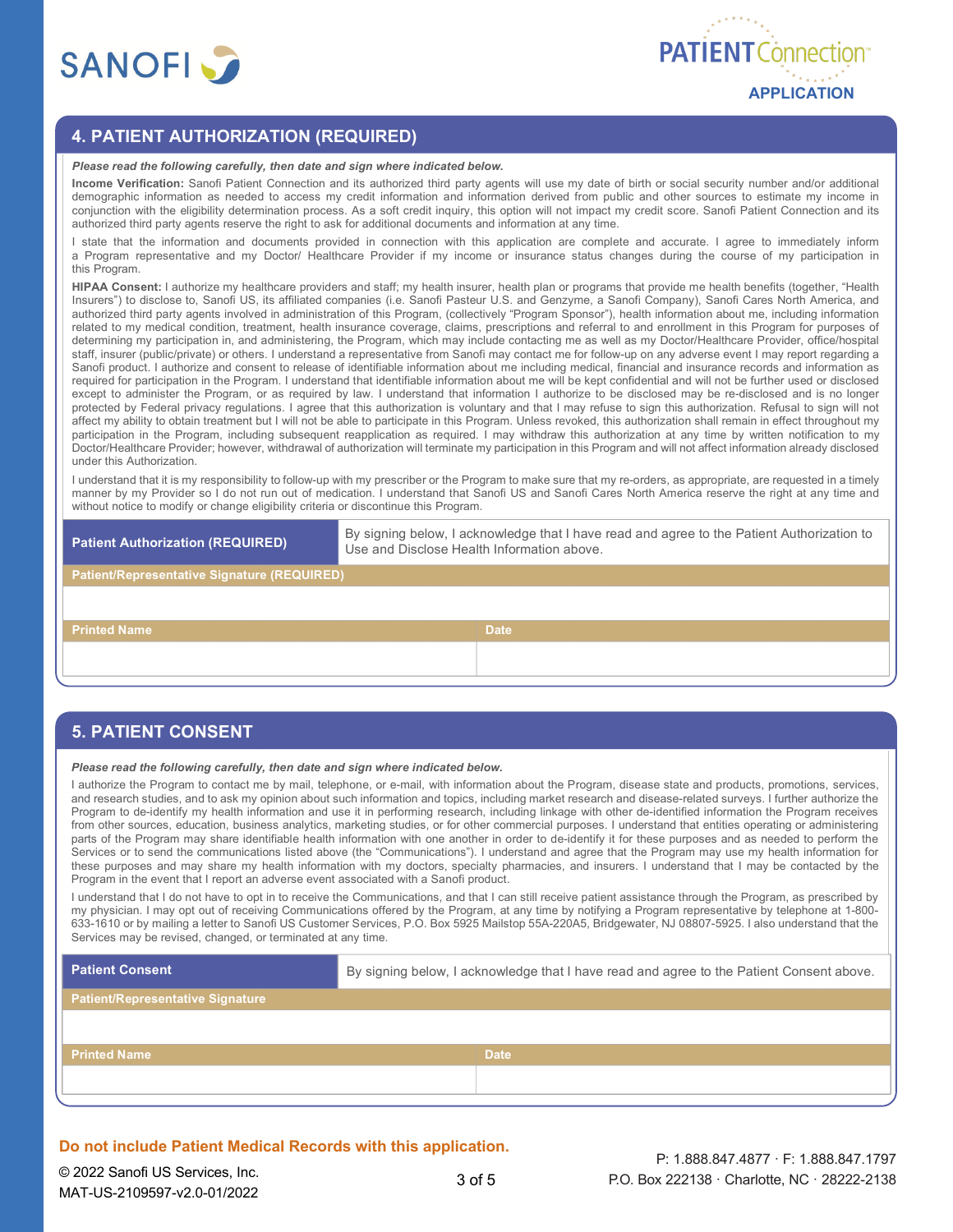



## **6. TO BE COMPLETED BY THE HEALTHCARE PROVIDER (HCP)**

#### **Please check the appropriate box (prescriber and patient signature required for all applications)**

#### **Patient Assistance**

# **Benefits Verification (BV) and Patient**

#### **BV only**

No cost medication program. Check this box if patient does not have health insurance coverage.

**Assistance** Insurance coverage research and no cost medication program. Check this box if the patient has insurance coverage.

Insurance coverage research program. Check this box if only insurance coverage research is desired.

## **7. TREATMENT AND PRESCRIBING INFORMATION**

| <b>DOB</b>                  |
|-----------------------------|
| <b>Medication #2</b>        |
| ICD-10 Code                 |
| Pens<br>N/A<br>Vials        |
| Dosage (# of units per day) |
| Qty                         |
|                             |

## **8. PRESCRIBER INFORMATION**

| Prescriber Name            |             |            | <b>State Where</b><br>Licensed |
|----------------------------|-------------|------------|--------------------------------|
| License #                  | NPI#        | Tax ID $#$ | DEA#                           |
| <b>Facility Name</b>       |             |            |                                |
| Facility Address*          |             |            |                                |
| City                       | State       |            | Zip Code                       |
| <b>Office Contact Name</b> |             | Title/Role |                                |
| <b>Primary Phone</b>       | Primary Fax |            | <b>Primary Email</b>           |

*\*Sanofi product must be shipped to the signing prescriber's office or hospital address authorized by the prescriber and not to a 3rd party.* 

*I certify that the information provided is current, complete, and accurate to the best of my knowledge. I certify that the Sanofi product is medically necessary for this patient and that I am authorized under State law to prescribe and dispense the requested medication. I certify that I have obtained from my patient all required written authorization for the release of my patient's personal identification, medical and insurance information to Sanofi US and/or Sanofi Cares North America and their agents and representatives. I understand that any information provided is for the sole*  use of the Program to verify my patient's insurance coverage, to assess, if applicable, patient's eligibility for participation in the Patient Assistance *Program and to otherwise administer the Sanofi Patient Connection Program and related services. I understand that I am under no obligation to prescribe any Sanofi product and that I have not received, nor will I receive, any benefit from Sanofi or their agents or representatives for prescribing a Sanofi product. The facility address noted above in Section 8 is my office or hospital address. My signature certifies that any prescription products*  received from this Program will be used for the above-named patient only and will not be resold nor offered for sale, trade or barter and will not be *returned for credit, nor will payment be sought from any payer, patient or other source for product received from the Program.*

| <b>Prescriber Signature (REQUIRED - no stamps)</b> |             |  |
|----------------------------------------------------|-------------|--|
| SIGN<br>HERE                                       |             |  |
| <b>Printed Name</b>                                | <b>Date</b> |  |
|                                                    |             |  |
|                                                    |             |  |

#### **Do not include Patient Medical Records with this application.**